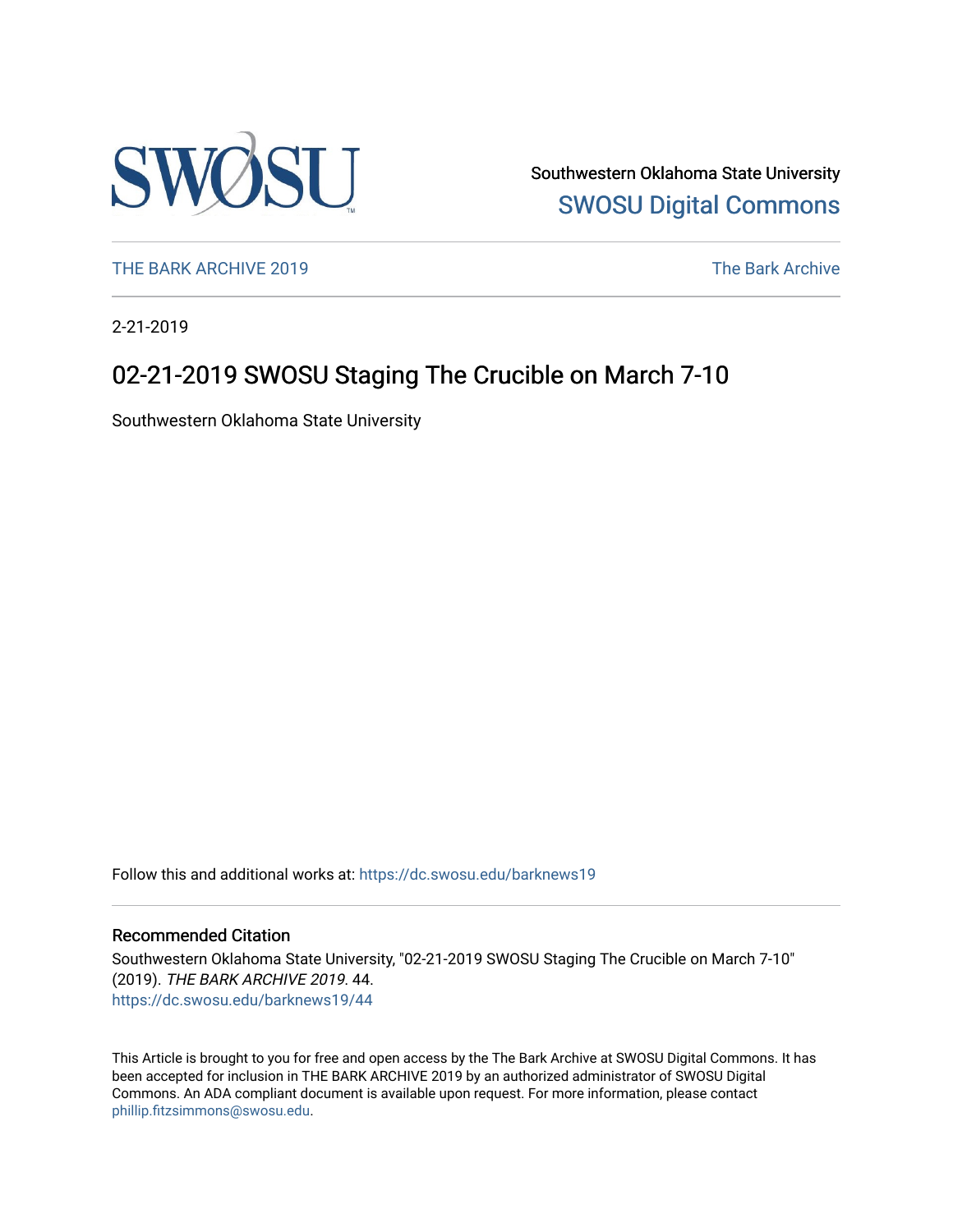

21 February, 2019

# **SWOSU Staging The Crucible on March 7-10**

Southwestern Oklahoma State University's Department of Art, Communication and Theatre will present *The Crucible* on March 7-10 on the Weatherford campus.

The SWOSU Hilltop Theatre Box Office will begin taking reservations on Monday, February 25. Box office hours are 4-7 p.m. Monday through Friday. Admission is \$5 for adults, \$3 for non-SWOSU students and free for individuals with a valid SWOSU ID. For more information or to make reservations, call 580-774-6046.

Shows on March 7-9 will be nightly at 7:30 p.m. and on March 10 at 2 p.m.

The 1953 Tony Award winner for Best Play was written by Arthur Miller during the McCarthy period when many of Miller's friends were being attacked for their alleged pro-Communist beliefs.

Steve Strickler, director of the SWOSU production, said the McCarthy hearings pitted artists and performers against each other. Individuals were asked to "name names" – which was reminiscent of the way the citizens of Salem were asked to accuse their friends and family members of witchcraft. Miller was called before the House Un-American Activities Committee in 1956 and like John Proctor, the protagonist in his play, refused to implicate others involved in activities condemned at the time by society.

| Academics             | D                |
|-----------------------|------------------|
| Administration        | D                |
| Alumni and Foundation | $\triangleright$ |
| Community             | D                |
| Events                | D                |
| Faculty and Staff     | D                |
| Miscellaneous         | D                |
| Sayre                 | $\triangleright$ |
| <b>Students</b>       | D                |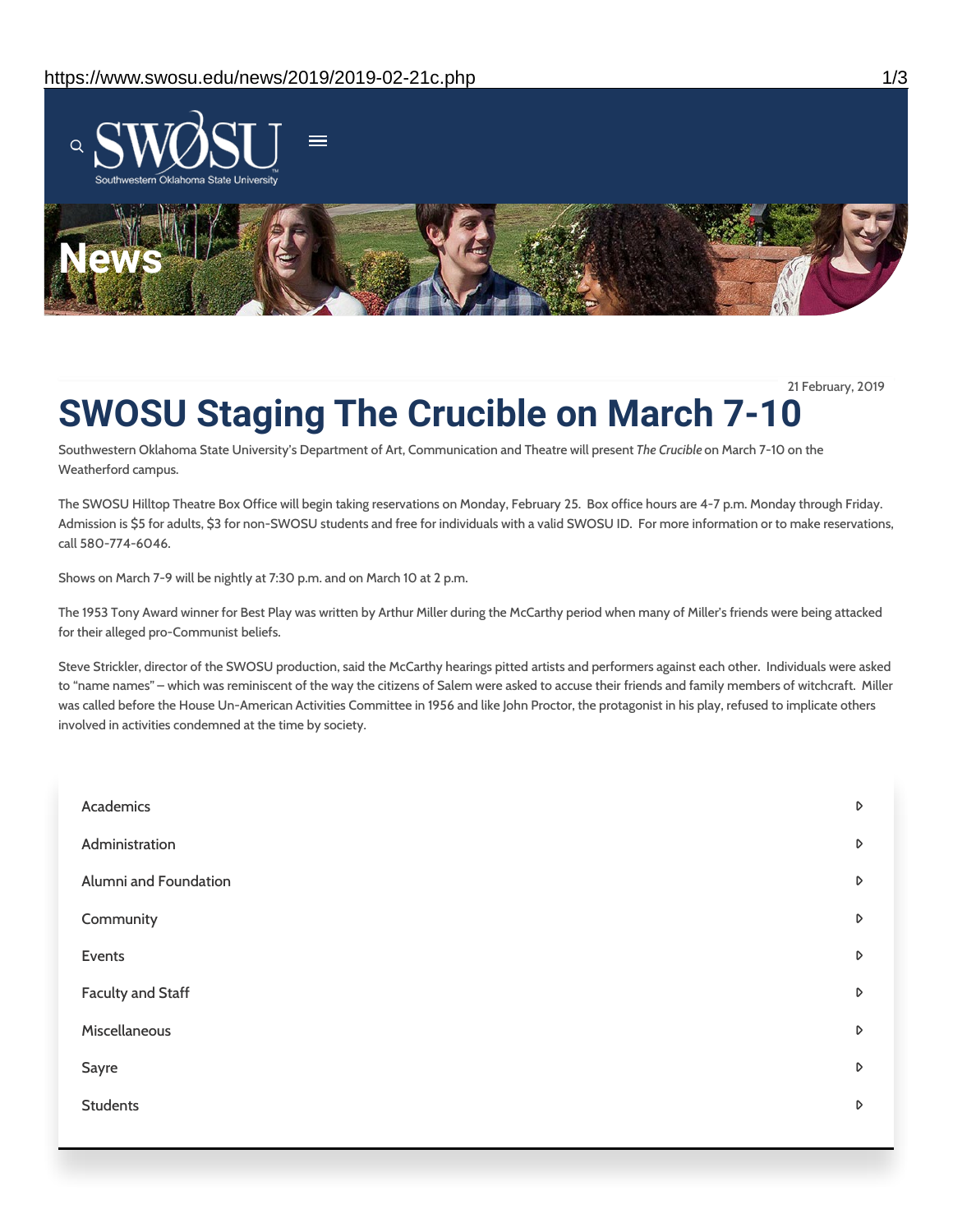| <b>Archive Links</b> |   |
|----------------------|---|
| 2018                 | D |
| 2019                 | D |
| 2020                 | D |
| Archive              | D |
|                      |   |



## Weatherford Campus

100 Campus Drive Weatherford, OK 73096

### Sayre Campus

409 E Mississippi Ave Sayre, OK 73662

Connect to Us

fyom

Contact [Information](https://www.swosu.edu/about/contact.php) [University/Facility](https://www.swosu.edu/about/operating-hours.php) Hours [Campus](https://map.concept3d.com/?id=768#!ct/10964,10214,10213,10212,10205,10204,10203,10202,10136,10129,10128,0,31226,10130,10201,10641,0) Map Give to [SWOSU](https://standingfirmly.com/donate) Shop [SWOSU](https://shopswosu.merchorders.com/)